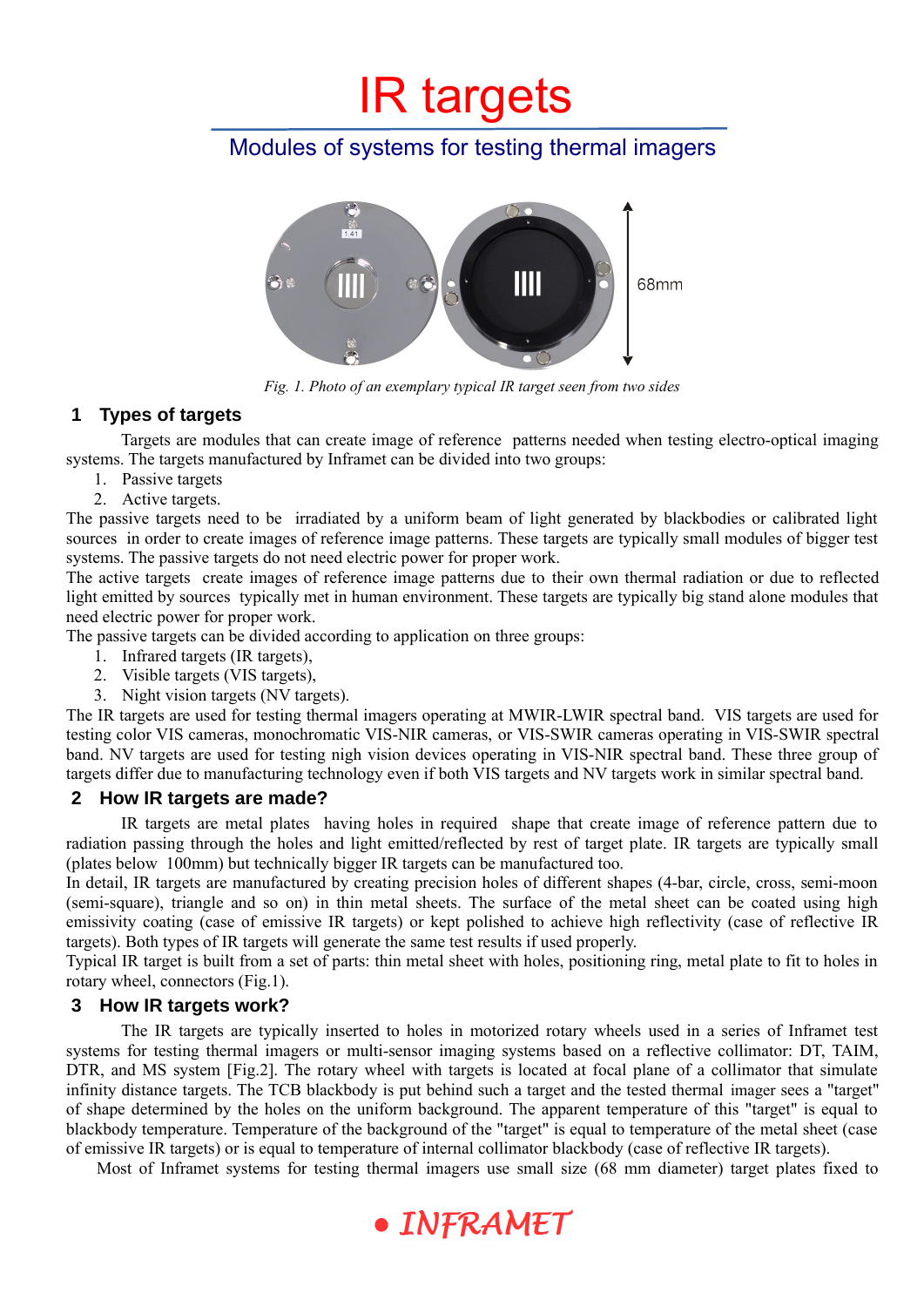MRW-8 rotary wheel. Bigger targets are used in case of systems built using collimators of long focal length (over 2m) and then can be fixed on wheels having bigger holes.

The IR targets can be also fixed to small manual target sliders and attached to TCB blackbody located on CDT collimator. This is the case of SIM and MIM test systems.

The IR target typically fills only part of FOV of tested imager in all earlier listed test systems based on reflective collimator as image projectors.



*Fig. 2. System for testing thermal imagers: a) block diagram, b) image of large 4-bar target of temperature difference equal to 0.3ºC, c) image of large 4-bar target of temperature difference equal to 1ºC.* 

## **4 Shapes of IR targets**

INFRAMET manufactures IR targets that can generate thermal images of twelve different patterns: single 4 bar, semi-moon, dot cross, aim cross, IR USAF1951, pinhole, triangle, slit, square, silhouette. Details on typical dimensions of these targets are presented in Section [13](#page-6-0) of this data sheet.



Applications of targets in Table 1 are presented below. Most popular targets:

- 1. Four-bar targets are needed to measure MRTD (minimum resolvable temperature difference) function.
- 2. Edge target is typically used for MTF measurement.
- 3. Dot cross target is used in procedures to measure FOV or distortion.
- 4. Aim target is used in boresight tests.

5. IR USAF1951 target is used in applications that require fast evaluation of resolution of tested thermal imager. Other targets are less popular but have some applications areas.

- 1. A series of pinhole targets is needed to measure MDTD (minimal resolvable temperature difference) function.
- 2. A series of triangle targets is needed to measure TOD (Triangle Orientation Discrimination) function (alternative to MRTD).
- 3. A series of slit targets is needed to measure SRF (slit response function) useful to evaluate measurement thermal imagers.
- 4. Square target was needed to measure NETD of thermal imagers using old methods several decades ago. Nowadays it is rather obsolete because NETD can be measured without need to any target.
- 5. Silhouette targets (example tank pattern) enables simple yes/no test of detection/recognition of targets of specified angular size (distance).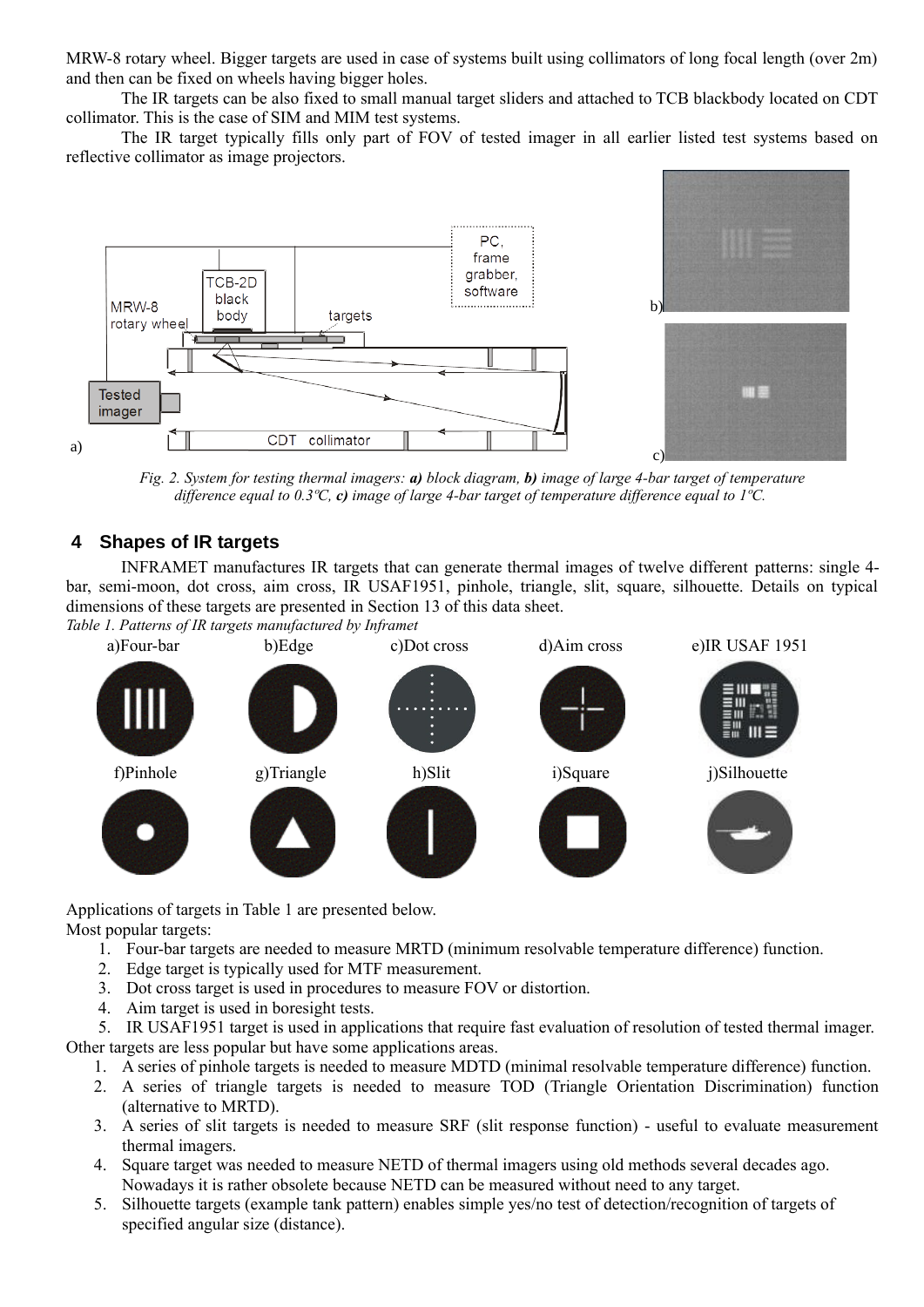# Modules of systems for testing thermal imagers

## **5 Emissive targets versus reflective targets**

Emissive IR targets can be considered as classical well known targets that are manufactured by coating metal sheet with hole by diffusive black paints or by carbon deposition in vacuum chamber. Reflective targets market are manufactured by polishing metal sheet to achieve high reflectivity in infrared band.

It should be noted that the emissive targets has one blackened side of high emissivity (the side seen by tested thermal imager) and the second polished high reflectivity side (the side from blackbody to reflect blackbody radiation). In case of reflective targets both sides are polished and have high reflectivity.

The emissive targets are classical solution widely used but have two big disadvantages:

- 1. Low cost coating using black paints of high IR emissivity is possible only for case of 4-bar pattern of bar width over about 0.2-0.3mm. If smaller bars are needed then it is necessary to use more expensive and time consuming carbon deposition in vacuum chamber.
- 2. It is necessary to use very thin metal sheets if ultra small pattern are precisely manufactured. If bar width of 4 bar target is to be 50um then the sheet must be thinner than 50um. The same rule for other bar patterns. The emissive targets made from metal sheets below about 0.1-0.2mm are thermally non stable. It means that temperature of such targets vary depending on air fluctuation and such variations are noticeable for high sensitivity thermal imagers of NETD below 20mK,
- 3. High emissivity black carbon coating obtained carbon deposition in vacuum chamber is soft and vulnerable to scratches. This softness reduces target life time of ultra precision emissive targets.

The biggest drawback of reflective targets is a fact that they need for proper work internal collimator blackbody of precisely measured temperature and this special demand generate some additional manufacturing costs of the collimator. However, they are simple for manufacturing and offer much better thermal stability comparing to emissive targets in case of ultra small patterns.

Due to these reasons Inframet typically offers

1. emissive targets for 4-bar patterns of bar width higher than about 0.25m (or circle diameter over 0.15mm),

2. reflective targets for 4-bar patterns of bar width smaller than about 0.25m (or circle diameter over 0.15mm). However, it should be emphasized that Inframet has mastered technology of carbon deposition in vacuum chamber and can optionally manufacture emissive IR targets of four bar pattern as small as 0.02mm bar width.

Experiments carried out by Inframet have shown that systems for testing thermal imagers will generate practically the same results regardless of type of IR targets (emissive or reflective) if the targets are properly manufactured and used. This conclusion is supported by data from specialized literature on this subject [1].

### **Literature**:

1. Paul Tristan Bryant, Jack Grigor, Stephen W. McHugh, and Steve White "Performance comparison of reflective and emissive target projector systems for high-performance IR sensors", Proc. SPIE 5076, Infrared Imaging Systems: Design, Analysis, Modeling, and Testing XIV, (22 August 2003); <https://doi.org/10.1117/12.498114>

## **6 Number of needed four-bar targets**

Four-bar pattern targets (single rotation or dual rotation) are the most popular IR targets. At least 90% of IR targets sold by Inframet are 4-bar targets. This popularity is due to fact that they are needed to measure MRTD (minimal resolvable temperature difference) - the most important parameter of thermal imagers.

In detail, MRTD is a function of a minimum temperature difference between the bars of the standard 4-bar target and the background required to resolve the thermal image of the bars by an observer versus spatial frequency of the target. This frequency is equal to inverse angular size of two bars of 4-bar target.

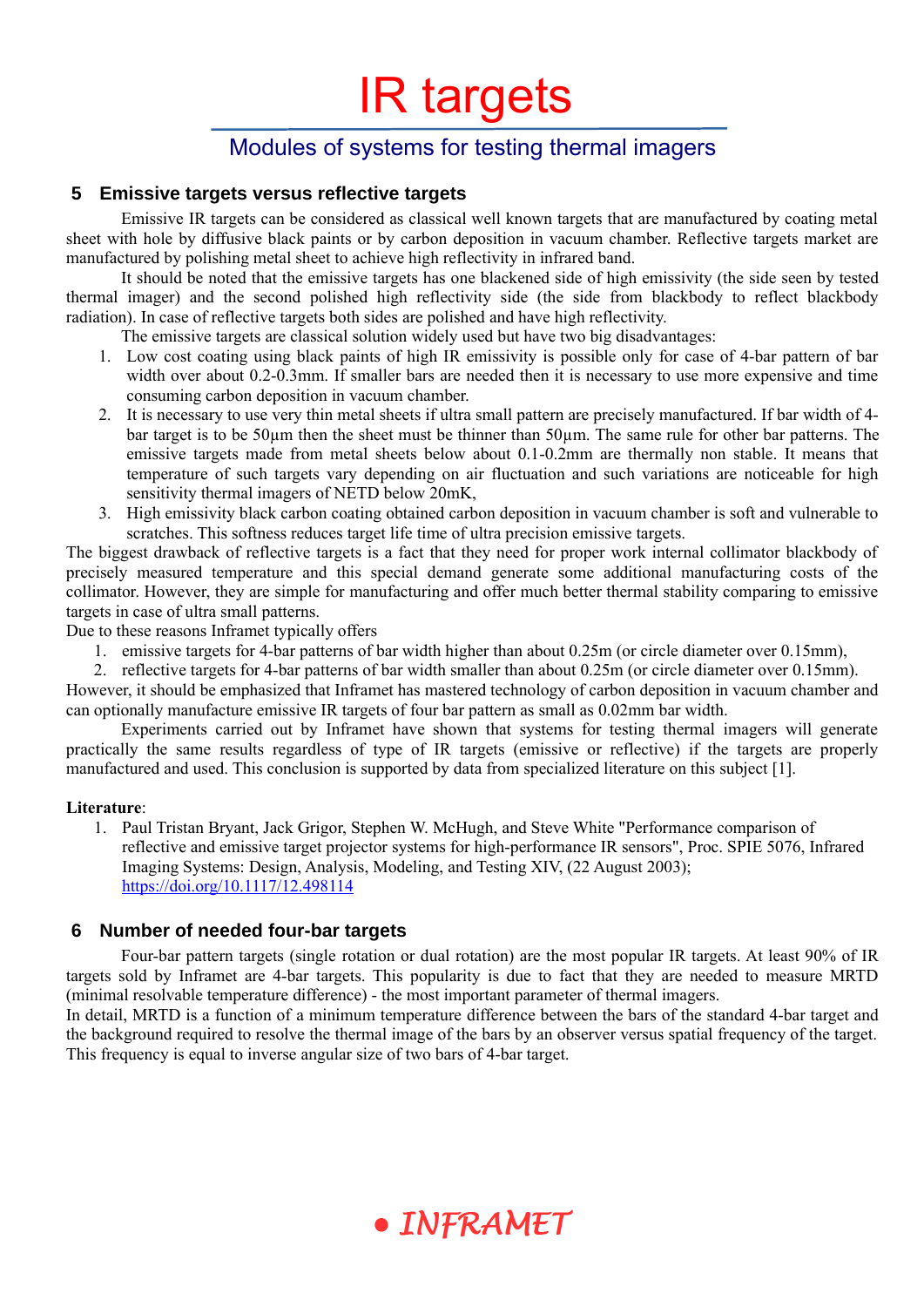

MRTD function depends on spatial frequency and varies rapidly at high frequency range close to Nyquist spatial frequency of tested imager (Fig.3) that is equal to inverse angular size of a pair of pixels of thermal imager. In addition, MRTD functions of the same imager working at several FOVs is totally different. Further on, there are on market thermal imagers having myriads of different MRTD functions. Nyquist frequency of thermal imagers offered on market varies from about 0.05 lp/mrad to over 50 lp/mrad. Further on, MRTD function depends also on angular orientation of bars of 4-bar targets. In detail, there are two MRTD functions: horizontal MRTD measured using vertical 4-bar targets and vertical MRTD measured using horizontal 4-bar targets. Three decades ago, at age of scanning thermal imagers, there have been big difference between horizontal MRTD and vertical MRTD (horizontal MRTD was much better comparing to vertical MRTD). Now in case of staring thermal imagers the differences are typically small but still often are noticeable. This difference generates situation when MRTD is to be measured at more sampling points if both horizontal MRTD and vertical MRTD to determine accurate result.



*Fig. 4. Horizontal MRTD and vertical MRTD of an exemplary analog video thermal imager* 

The conclusion is that 4-bar targets having hundreds of spatial frequencies is needed to be sure that MRTD function of any thermal imager can be measured at high sampling density. In detail, if we assume that spatial frequency of 4-bar target is to increase by 3% from 0.05 lp/mrad to over 50 lp/mrad then 234 four-bar targets are needed. In reality IR targets with so high number of spatial frequency 4-bar patterns are extremely rarely needed. Typically a set of IR 4-bar targets in range from about 12 to 24 is considered as satisfactory for typical case of testing. Even for several thermal imagers of different Nyquist spatial frequency and having several FOVs. However, number of 4-bar targets of different spatial frequency can be reduced to 3-5 four bar pattern of different frequencies in case of thermal imager of single FOV, of known Nyquist frequency and similar vertical MRTD to horizontal MRTD. In such a case it is recommended to use following rules:

- 1. One 4-bar pattern of spatial frequency at low spatial frequency region,
- 2. One 4-bar pattern of spatial frequency at medium spatial frequency region
- 3. One 4-bar pattern of spatial frequency at spatial frequency equal to approximately 0.8 of Nyquist frequency,
- 4. One 4-bar pattern of spatial frequency at spatial frequency equal to approximately 0.9 of Nyquist frequency,
- 5. One 4-bar pattern of spatial frequency at spatial frequency equal to approximately Nyquist frequency.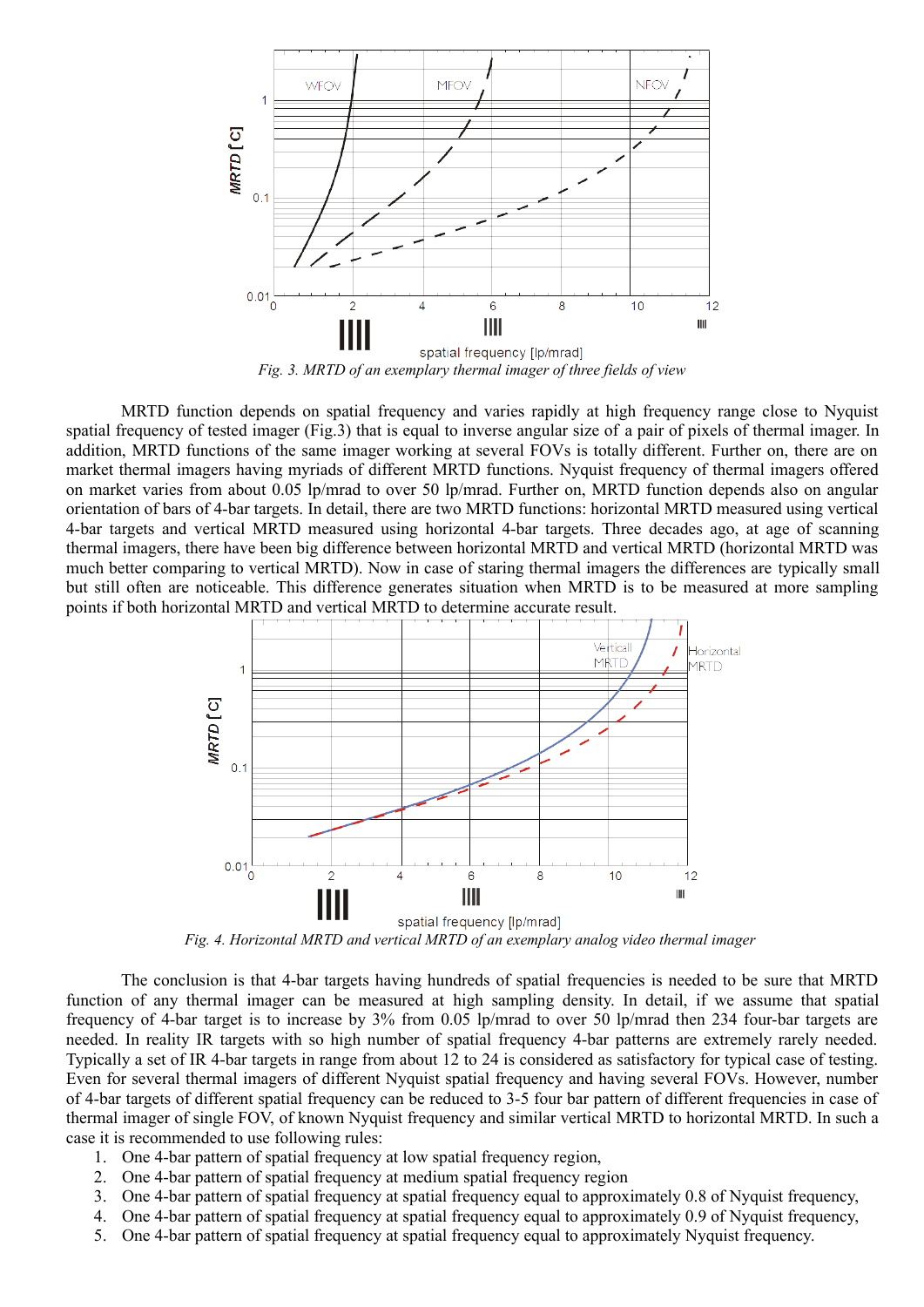# Modules of systems for testing thermal imagers

In any case it is critical to determine accurately asymptotic part of MRTD function because this region typically determines ranges of detection, recognition, and identification calculated on basis of measured MRTD. Sometimes MRTD can be measured slightly over Nequist frequency and additional 4-bar targets are needed.

## <span id="page-4-0"></span> **7 Types of 4-bar targets**

Four bar target are manufactured in different forms that differ by number and rotation of 4-bar patterns. In detail, 4-bar targets can be divided into at least four groups (Table 2):

- 1. Single rotation 4-bar target,
- 2. Dual rotation 4-target,
- 3. Multi-size, single rotation 4-bar target,
- 4. Multi-size, dual rotation 4-bar target
- 5. Slanted, multi-size, dual rotation 4-bar target.

Single rotation 4-bar target is a target having a single 4-bar pattern of vertical or horizontal angular rotation. Dual rotation 4-target is a target having two 4-bar patterns of identical size but that differ in rotation by 90 º. Multi-size single rotation 4-bar target is a target having several 4-bar patterns of different dimensions but of the same rotation. Multi-size dual rotation 4-bar target is a target having several 4-bar patterns of different dimensions and of two rotations. Slanted multi-size dual rotation 4-bar target is a special type of IR target defined earlier that will be discussed in detail later.

*Table 2. Types of four bar targets* 



Definitions of MRTD presented in available standards and specialized literature refer to a case of single rotation 4-bar target. However, this type of 4-bar target is characterized by a several disadvantages.

- 1. Maximal number of spatial frequencies of 4-bar targets fixed to a rotary wheel is limited by number of holes in the wheel (typically not bigger than 12 holes),
- 2. Measurement of MRTD is slow if both horizontal MRTD and vertical MRTD are measured (after measurement of horizontal MRTD the 4-bar targets must be rotated by 90º and then measurement of vertical MRTD is to be carried out),
- 3. High cost of a set of single rotation 4-bar targets if dozens of spatial frequencies are needed.

Dual rotation 4-bar targets allow to shorten measurement time: no necessity to rotate the single rotation target. Multi-size 4-targets can potentially shorten this time even more but additionally allow increase number of spatial frequencies of 4-bar targets fixed to a typical rotary wheel and to decrease cost of 4-bar target needed to measured MRTD. However, use of multi-size 4-bar target in MRTD measurements is risky due to two reasons.

- First, the MRTD is a subjective parameter that is determined on human decision what is temperature difference needed to produce image when the observer can resolve bars of the 4-bar target. The measured MRTD can be the best (the lowest MRTD value) when test system projects an image of a single 4-bar target on an uniform background. Interference between two 4-bar patterns of the same spatial frequency but of different orientation is minimal but interference between several 4-bar patterns of different spatial frequency (size) can be strong. Practically it means that presence of a series of 4-bar patterns of different spatial frequency (size) can distract observer and change measurement results comparing to situation of a single 4-bar pattern on uniform background.
- Second, resolution of tested thermal imagers is the best in center of their FOV. Therefore MRTD measurement results when multi-size 4-bar targets having patterns located at significant distance from the center can be

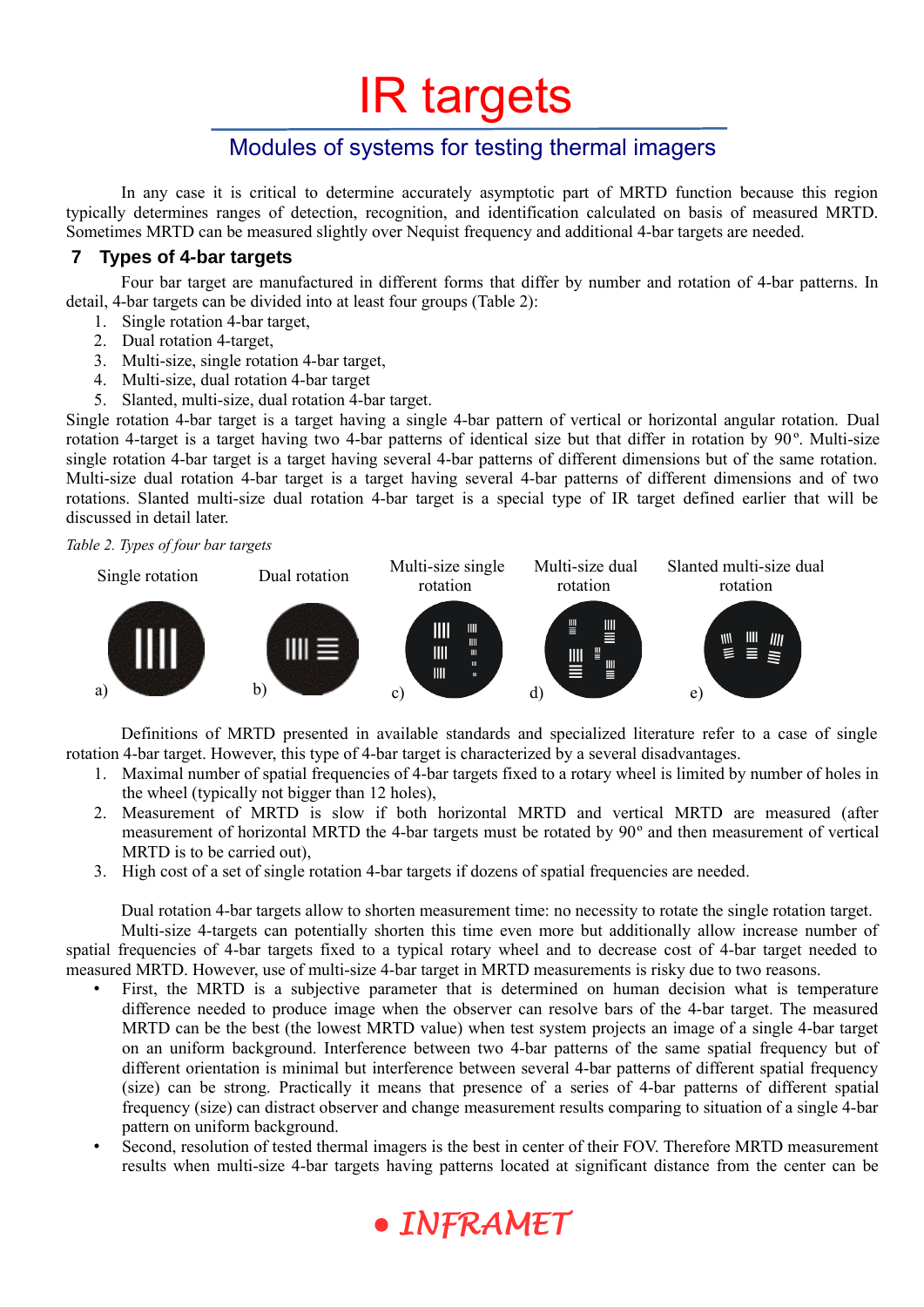different comparing to situation when the same 4-bar pattern is located at the center of FOV.

These are very significant drawbacks and therefore Inframet generally recommends typical multi-size 4-bar targets only preliminary fast evaluation of resolution of thermal imager. They are not recommended for accurate MRTD measurements.

However, there is an exception from this rule: slanted multi-size dual orientation 4-bar targets (see Table 2e). There are still several dual orientation 4-bar patterns on the target plate but these patterns are slanted. Due to rotation of the rotary wheel only the active pattern for which MRTD measurement is done is non-slanted and is in center of imager FOV. Human eye is very sensitive to detect slanted images and brain can concentrates easily to analyse image of nonslanted 4-bar pattern.

This solution presents a series of advantages:

- 1. Active pattern under tests is located approximately in center of FOV of tested imager,
- 2. High measurement speed of MRTD as patterns of both vertical and horizontal orientations are visible (both vertical MRTD and horizontal MRTD can be measured at the same time),
- 3. Higher number of 4-bar resolution patterns in targets inserted to a rotary wheel because several 4-bar patterns can be located on a single target plane.

Therefore Inframet uses this special type of multi-size 4-bar targets for MRTD measurements. However, it should be noted that slanted multi-size dual orientation 4-bar target is possible only in cases of when 4-bar patterns are much smaller comparing to total target plate area. Practically this feature limits application for high spatial frequencies over about 1 lp/mm.

## **8 Edge targets**

Edge targets are typically manufactured to have a single hole in metal sheet in form of a semi-moon or semisquare. The latter shape has advantage of larger area on both sided of the edge that can be analyzed.

These targets are used in measurements of modulation transfer function  $-$  MTF  $-$  of thermal imagers to simulate step change of temperature. Inframet offers edge targets having local deviation from straight line at level below 2 µm. It is a sharp contrast to typical edge targets cut from thin metal sheets using laser technology when the deviation can be as high as 10  $\mu$ m and this non perfect shape of the edge can influence measurement results.

The edge targets are typically delivered as so called slanted edge target. It means that the edge line is slightly rotated by an angle about 5º relative to vertical/horizontal planes. This slanting is needed to enable subpixel sampling of edge image during MTF calculation.

### **9 Dot cross targets**

Dot cross targets are used to create, after they are fixed at collimator focal plane, images of known angular size. Imager of these targets generated by tested imagers are analyzed by software and FOV and distortion are measured.

#### **10 Aim cross targets**

Aim cross targets are used to show point for tested thermal sight that should be indicated by aiming sign of this imager. The aim cross pattern is manufactured by cutting four bars and central dot as shown in Table 1d. Aim cross targets are available in several different sizes.

### **11 IR USAF1951 targets**

IR USAF1951 target (see Table 1e) is a version of popular USAF1951 resolution target. The latter target is typically manufactured by printing an array of non transparent 3-bar patterns on chromium coating on glass substrate using photolithography methods. IR USAF1951 targets are manufactured by cutting holes in thin metal sheet. Due to this difference typical USAF1951 can generate image only for imagers working in glass transmission range (visible, near infrared, partially SWIR, partially UV) when IR USAF1951 target can generate image for imagers working in any optical spectrum including spectral band of thermal imagers: MWIR-LWIR.

 IR USAF1951 target is an excellent tool for fast evaluation of image quality and preliminary measurement of resolution of thermal imagers due to short measurement time. However, it is not recommended for accurate measurement of MRTD for reasons stated in Section [7](#page-4-0) (it can be treated as a multi-size dual rotation 3-bar target). Inframet manufactures two types of IR USAF1951 target:

- 1. IR USAF1951A target: resolution patterns from group 0 element 1 to group 3 element 3 (spatial frequency range from 1 lp/mm to 10.08 lp/mm),
- 2. IR USAF1951B target: resolution patterns from group 2 element 1 to group 4 element 6 (spatial frequency range from 4 lp/mm to 28.5 lp/mm).

### **12 Angular parameters of IR targets**

IR targets are typically used as blocks of image projectors. They are located at collimator focal plane and combined with an area blackbody located just behind the target generate image of a reference target of required shape in thermal spectral band (MWIR-LWIR). The angular properties of projected image depend not only on linear dimensions of the hole in the IR target but also on collimator focal length. Therefore the same IR target can generate a series of reference images of of different angular properties.

Three angular parameters are used to characterize angular properties of projected image: spatial frequency,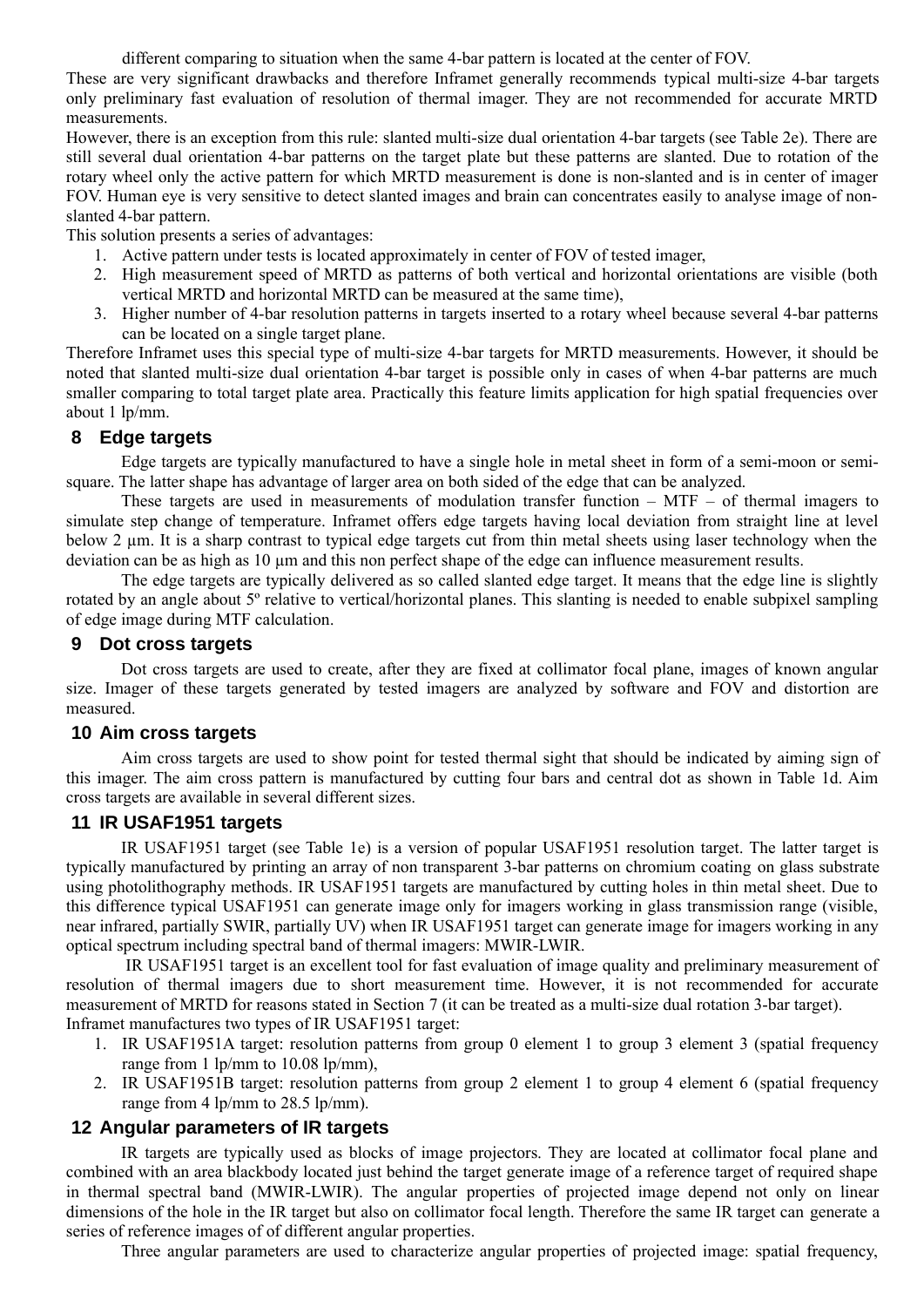# Modules of systems for testing thermal imagers

angular size and more rarely inverse angular size.

Spatial frequency is a parameter used to characterize periodic targets like 4-bar targets of 3-bar targets (IR USAF1951 targets). The spatial frequency is a measure of how often periodic function (sinusoidal or rectangular) repeat per unit of angle.

The spatial frequency **v** (in line pair per mrad unit) of image of 4-bar target (or IR USAF1951 target) located at collimator focal plane of typical image projector can be calculated as

$$
v = \frac{f'}{(2a)}\tag{1}
$$

where *f'* is focal length of the collimator in meter unit, and *a* is bar width of the 4-bar target in milimeter unit.

Angular size and inverse angular size are used to characterize non periodic targets: pinhole, triangle, square, cross, slit, silhouette.

Target angular size  $\alpha$  in mrad unit is calculated as

<span id="page-6-1"></span>
$$
\alpha = \frac{a}{f},\tag{2}
$$

where  $\boldsymbol{a}$  is target linear size in mm unit and  $\boldsymbol{f}'$  is focal length of the collimator in meter unit.

Inverse target angular size is calculated as inverse of formula [2](#page-6-1).

*Attention:*

Equivalent target angular sizes or equivalent inverse angular size are sometimes used to characterize targets angular properties of triangle/pinhole targets when measuring TOD or MDTD. These are angular parameters of equivalent square of area equal to are of target of interest of different shape. However, this document refer to real angular properties of targets of interest.

### <span id="page-6-0"></span> **13 Dimensional specifications of typical IR targets**

This section presents basic technical specifications of typical IR targets manufactured by Inframet.

- The patterns on IR target plates can be manufactured on metal sheets of following areas
	- 1. circle of diameter 42mm or square 42x42mm (solution optimized for TCB-2D blackbody of emitter 50x50mm),
	- 2. circle of diameter 70mm or square 70x70mm (solution optimized for TCB-4D blackbody of emitter 100x100mm),
	- 3. circle of diameter 105mm or square 110x110mm (solution optimized for TCB-6D blackbody of emitter 150x150mm).

The first case should be treated as standard used in over 95% of Inframet test systems. The second case is used sometimes in systems built using collimators of long focal length over 1500mm. The third case is used sometimes in systems built using collimators of very long focal length over 4000mm. The solutions 2-3 are treated as optional.

The data presented below refer to typical targets or active area diameter 42mm or square 42x42mm (solution optimized for TCB-2D blackbody of emitter 50x50mm).

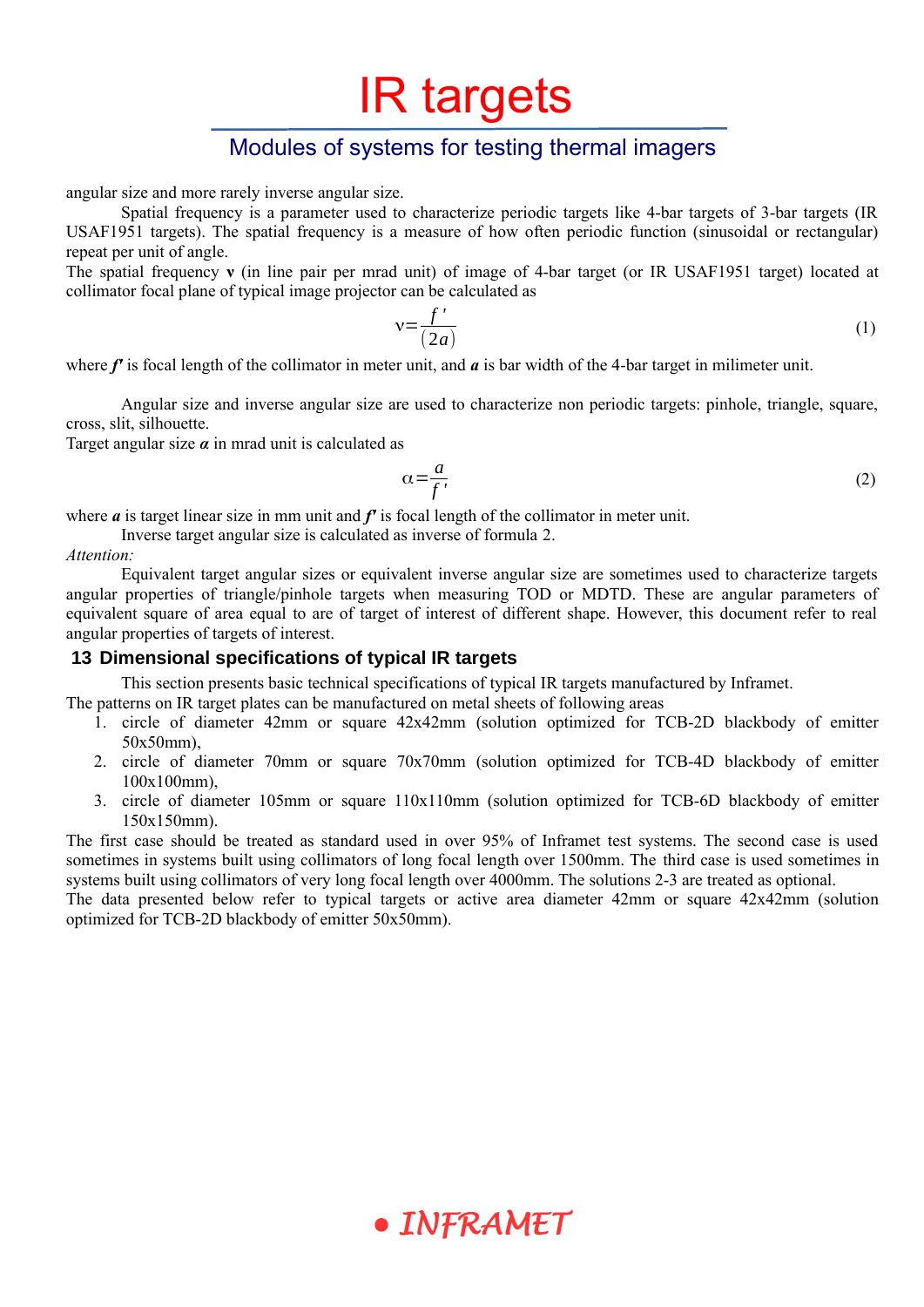### **13.1 4-bar targets**

Inframet manufacturers of long series of 4-bar targets of different spatial frequencies. List of spatial frequencies of typical 4-bar patterns is shown in table below.

*Table 3. Spatial frequencies of typical four bar patterns of specified bar width [mm] for collimators of different focal length [mm]* **bar Collimator focal length [mm]**

| width          |              |                |                | f'600 f'800 f'1000 f'1200 f'1500 |                | f'1600         | f'2000         | f'2400         | f'2500         | f'3000         | f'3500         | f'4000         | f'5000         | f'6000         |
|----------------|--------------|----------------|----------------|----------------------------------|----------------|----------------|----------------|----------------|----------------|----------------|----------------|----------------|----------------|----------------|
| [mm]<br>8,0    |              |                |                |                                  |                |                |                | 0,15           | 0,16           | 0,19           | 0,22           | 0,25           | 0,31           | 0,38           |
| 6,5            |              |                |                |                                  |                |                |                | 0,18           | 0,19           | 0,23           | 0,27           | 0,31           | 0,38           | 0,46           |
| 5,0            |              |                | 0,10           | 0,12                             | 0,15           | 0,16           | 0,20           | 0,24           | 0,25           | 0,30           | 0,35           | 0,40           | 0,50           | 0,60           |
| 4,0            | 0,08         | 0,10           | 0,13           | 0,15                             | 0,19           | 0,20           | 0,25           | 0,30           | 0,31           | 0,38           | 0,44           | 0,50           | 0,63           | 0,75           |
| 3,36           | 0,09         | 0,12           | 0,15           | 0,18                             | 0,22           | 0,24           | 0,30           | 0,36           | 0,37           | 0,45           | 0,52           | 0,60           | 0,74           | 0,89           |
| 2,83           | 0,11         | 0,14           | 0,18           | 0,21                             | 0,27           | 0,28           | 0,35           | 0,42           | 0,44           | 0,53           | 0,62           | 0,71           | 0,88           | 1,06           |
| 2,38           | 0,13         | 0,17           | 0,21           | 0,25                             | 0,32           | 0,34           | 0,42           | 0,50           | 0,53           | 0,63           | 0,74           | 0,84           | 1,05           | 1,26           |
| 2,00           | 0,15         | 0,20           | 0,25           | 0,30                             | 0,38           | 0,40           | 0,50           | 0,60           | 0,63           | 0,75           | 0,88           | 1,00           | 1,25           | 1,50           |
| 1,68           | 0,18         | 0,24           | 0,30           | 0,36                             | 0,45           | 0,48           | 0,60           | 0,71           | 0,74           | 0,89           | 1,04           | 1,19           | 1,49           | 1,79           |
| 1,41           | 0,21         | 0,28           | 0,35           | 0,43                             | 0,53           | 0,57           | 0,71           | 0,85           | 0,89           | 1,06           | 1,24           | 1,42           | 1,77           | 2,13           |
| 1,19           | 0,25         | 0,34           | 0,42           | 0,50                             | 0,63           | 0,67           | 0,84           | 1,01           | 1,05           | 1,26           | 1,47           | 1,68           | 2,10           | 2,52           |
| 1,00           | 0,30         | 0,40           | 0,50           | 0,60                             | 0,75           | 0,80           | 1,00           | 1,20           | 1,25           | 1,50           | 1,75           | 2,00           | 2,50           | 3,00           |
| 0,84           | 0,36         | 0,48           | 0,60           | 0,71                             | 0,89           | 0,95           | 1,19           | 1,43           | 1,49           | 1,79           | 2,08           | 2,38           | 2,98           | 3,57           |
| 0,71           | 0,42         | 0,56           | 0,70           | 0,85                             | 1,06           | 1,13           | 1,41           | 1,69           | 1,76           | 2,11           | 2,46           | 2,82           | 3,52           | 4,23           |
| 0,59           | 0,51         | 0,68           | 0,85           | 1,02                             | 1,27           | 1,36           | 1,69           | 2,03           | 2,12           |                | 2,97           |                | 4,24           | 5,08           |
|                |              |                |                |                                  | 1,50           |                |                |                |                | 2,54           |                | 3,39           |                |                |
| 0,50           | 0,60         | 0,80           | 1,00           | 1,20                             |                | 1,60           | 2,00           | 2,40           | 2,50           | 3,00           | 3,50           | 4,00           | 5,00           | 6,00           |
| 0,42           | 0,71         | 0,95           | 1,19           | 1,43                             | 1,79           | 1,90           | 2,38           | 2,86           | 2,98           | 3,57           | 4,17           | 4,76           | 5,95           | 7,14           |
| 0,35           | 0,86         | 1,14           | 1,43           | 1,71                             | 2,14           | 2,29           | 2,86           | 3,43           | 3,57           | 4,29           | 5,00           | 5,71           | 7,14           | 8,57           |
| 0,30           | 1,00         | 1,33           | 1,67           | 2,00                             | 2,50           | 2,67           | 3,33           | 4,00           | 4,17           | 5,00           | 5,83           | 6,67           | 8,33           | 10,00          |
| 0,25           | 1,20         | 1,60           | 2,00           | 2,40                             | 3,00           | 3,20           | 4,00           | 4,80           | 5,00           | 6,00           | 7,00           | 8,00           | 10,00          | 12,00          |
| 0,21           | 1,43         | 1,90           | 2,38           | 2,86                             | 3,57           | 3,81           | 4,76           | 5,71           | 5,95           | 7,14           | 8,33           | 9,52           | 11,90          | 14,29          |
| 0,18           | 1,67         | 2,22           | 2,78           | 3,33                             | 4,17           | 4,44           | 5,56           | 6,67           | 6,94           | 8,33           | 9,72           | 11,11          | 13,89          | 16,67          |
| 0,15           | 2,00         | 2,67           | 3,33           | 4,00                             | 5,00           | 5,33           | 6,67           | 8,00           | 8,33           | 10,00          | 11,67          | 13,33          | 16,67          | 20,00          |
| 0,12           | 2,50         | 3,33           | 4,17           | 5,00                             | 6,25           | 6,67           | 8,33           | 10,00          | 10,42          | 12,50          | 14,58          | 16,67          | 20,83          | 25,00          |
| 0,10           | 3,00         | 4,00           | 5,00           | 6,00                             | 7,50           | 8,00           | 10,00          | 12,00          | 12,50          | 15,00          | 17,50          | 20,00          | 25,00          | 30,00          |
| 0,08           | 3,75         | 5,00           | 6,25           | 7,50                             | 9,38           | 10,00          | 12,50          | 15,00          | 15,63          | 18,75          | 21,88          | 25,00          | 31,25          | 37,50          |
| 0,06           | 5,00         | 6,67           | 8,33           | 10,00                            | 12,50          | 13,33          | 16,67          | 20,00          | 20,83          | 25,00          | 29,17          | 33,33          | 41,67          | 50,00          |
| 0,05           | 6,00         | 8,00           | 10,00          | 12,00                            | 15,00          | 16,00          | 20,00          | 24,00          | 25,00          | 30,00          | 35,00          | 40,00          | 50,00          | 60,00          |
| 0,045          | 6,67         | 8,89           | 11,11          | 13,33                            | 16,67          | 17,78          | 22,22          | 26,67          | 27,78          | 33,33          | 38,89          | 44,44          | 55,56          | 66,67          |
| 0,040<br>0,035 | 7,50<br>8,57 | 10,00<br>11,43 | 12,50<br>14,29 | 15,00<br>17,14                   | 18,75<br>21,43 | 20,00<br>22,86 | 25,00<br>28,57 | 30,00<br>34,29 | 31,25<br>35,71 | 37,50<br>42,86 | 43,75<br>50,00 | 50,00<br>57,14 | 62,50<br>71,43 | 75,00<br>85,71 |
| 0,030          |              | 10,00 13,33    | 16,67          | 20,00                            | 25,00          | 26,67          | 33,33          | 40,00          | 41,67          | 50,00          | 58,33          | 66,67          | 83,33          | 100,00         |
| 0,026          |              | 11,54 15,38    | 19,23          | 23,08                            | 28,85          | 30,77          | 38,46          | 46,15          | 48,08          | 57,69          | 67,31          | 76,92          | 96,15          | 115,38         |
| 0,023          |              | 13,00 17,39    | 21,74          | 26,09                            | 32,61          | 34,78          | 43,48          | 52,17          | 54,35          | 65,22          | 76,09          | 86,96          | 108,70         | 130,43         |
| 0,020          |              | 15,00 20,00    | 25,00          | 30,00                            | 37,50          | 40,00          | 50,00          | 60,00          | 62,50          | 75,00          | 87,50          | 100,00         | 125,00         | 150,00         |
|                |              |                |                |                                  |                |                |                |                |                |                |                |                |                |                |

Attentions:

1. Inframet can manufacture 4-bar patterns of spatial frequency not listed in table above. There is no big price differences between typical 4-bar patterns and customized 4-bar patterns.

2. If it is possible then it is recommended to use collimators of longer focal length in order to be able to use 4-bar patterns of bar width over about 0.05mm because smaller targets are made from very thin metal sheet and are thermally less stable.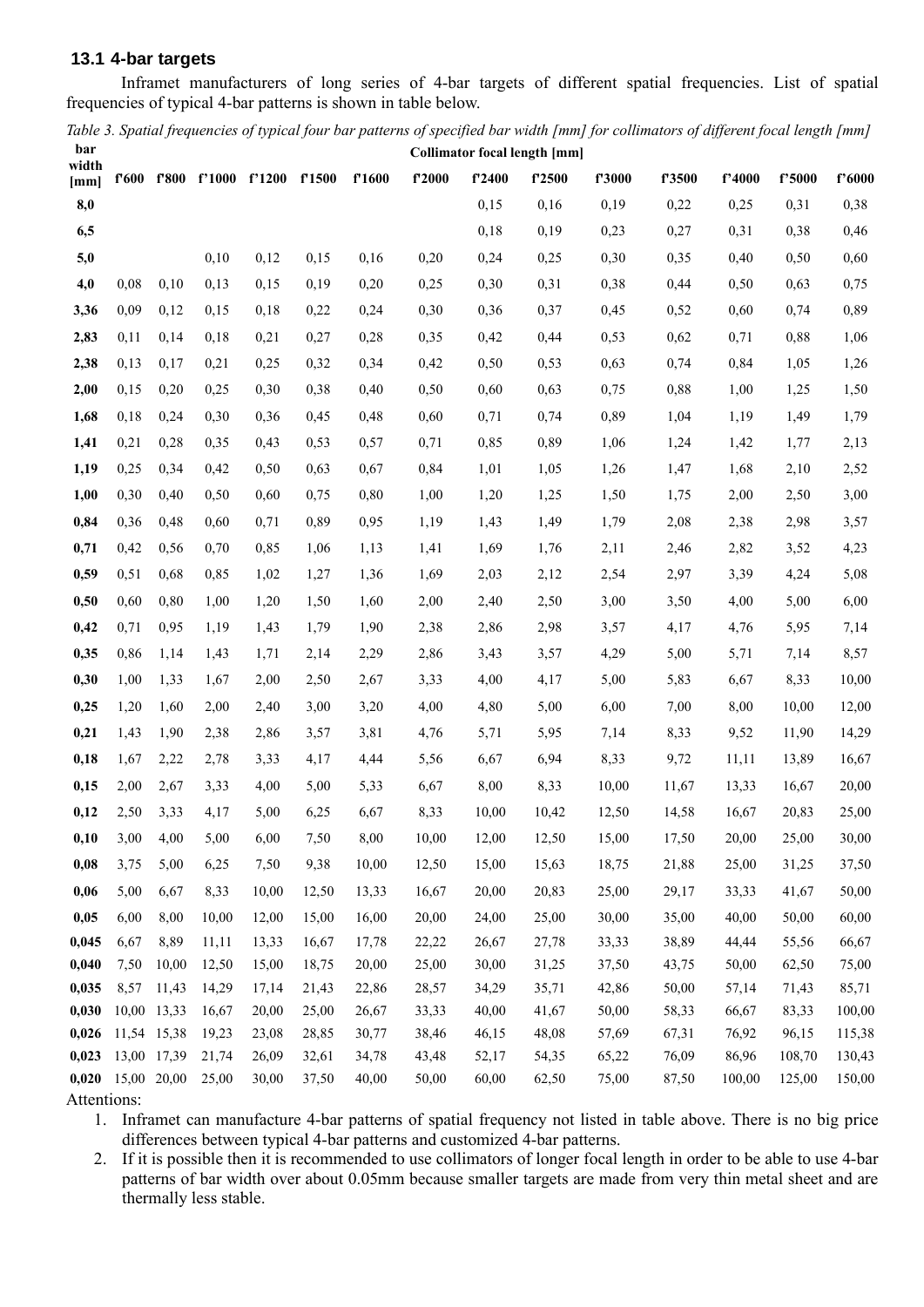# Modules of systems for testing thermal imagers

## **13.2 Edge targets**

Inframet manufactures following edge targets:

- 1. semi-moon of edge length 35mm (edge semi-moon 35mm)
- 2. semi-square of edge length 30mm (edge semi-square 30 mm)
- 3. semi-square of edge length 40 mm (edge semi-square 40 mm).
- The targets are typically delivered in slanted edge version. The rotation angle relative to vertical/horizontal plane is 5º.

### **13.3 Dot cross targets**

Dot cross targets are targets having pattern made from circular holes that create cross. Inframet manufactures dot cross targets of parameters as in tables below.

<span id="page-8-0"></span>*Table 4. Specifications of dot cross targets* 

| Target code | Number of<br>primary holes in<br>the bar | Separation of<br>primary holes<br>$\lceil$ mm $\rceil$ | Diameter of<br>primary holes<br>[mm] | Number of<br>secondary holes<br>between the<br>primary holes | Separation of<br>secondary holes | Diameter of<br>secondary hole<br>[mm] |  |
|-------------|------------------------------------------|--------------------------------------------------------|--------------------------------------|--------------------------------------------------------------|----------------------------------|---------------------------------------|--|
| Dot cross 1 |                                          |                                                        |                                      |                                                              |                                  | $\overline{\phantom{0}}$              |  |
| Dot cross 2 |                                          |                                                        | 0.4                                  |                                                              |                                  |                                       |  |
| Dot cross 3 |                                          |                                                        | 0.4                                  |                                                              |                                  | 0.25                                  |  |

#### *Table 5. View of dot cross targets*



Angular dimensions in mrad unit of values listed in Table [4](#page-8-0) can be calculated by dividing linear dimension in mm unit by collimator focal length in meter unit.

Targets of different dimensional parameters can be manufactured, too.

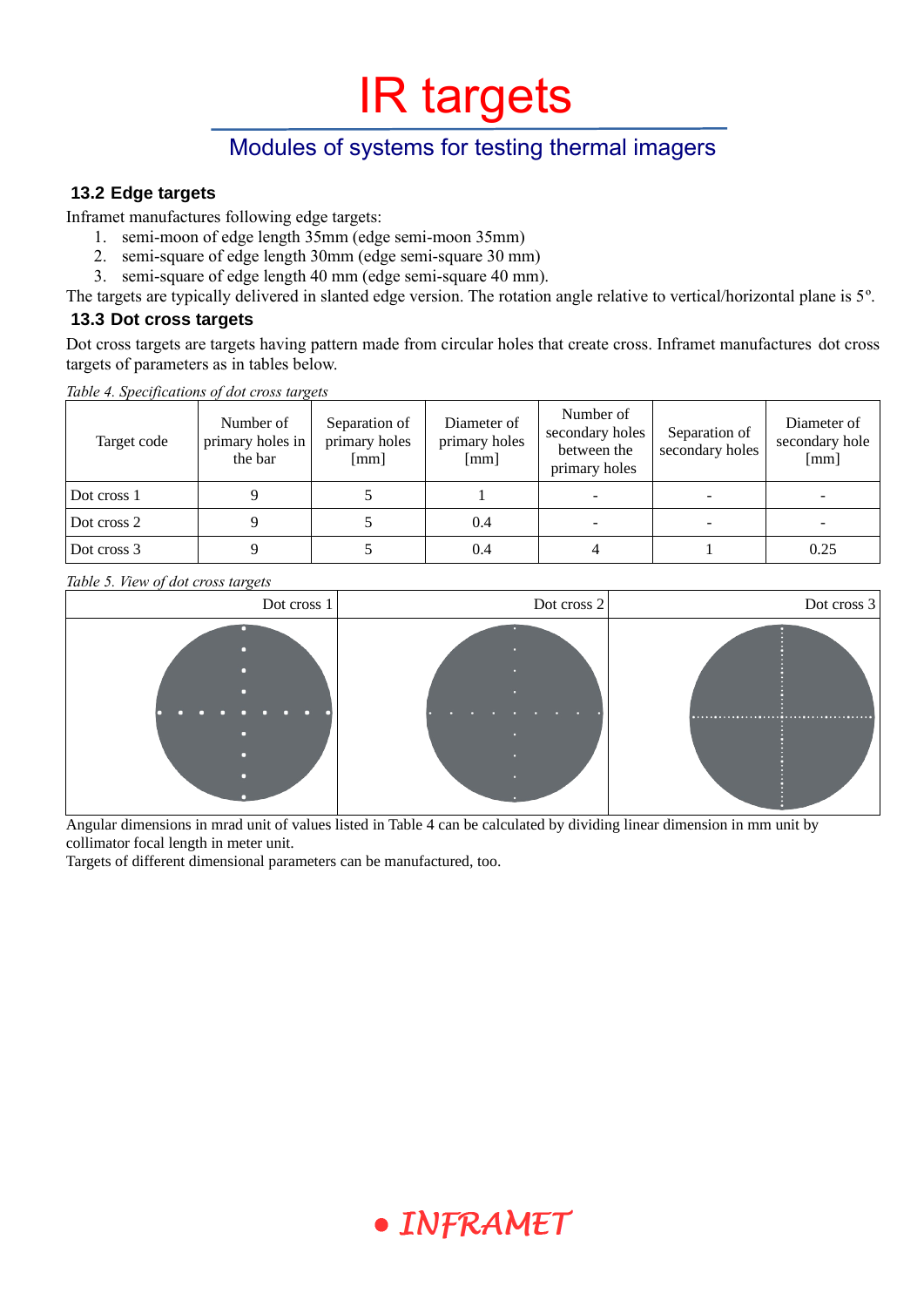## **13.4 Aim cross targets**

Inframet offers four typical aim crosses of specifications listed in Table [6](#page-9-0) and visualization in Table [7](#page-9-1).

| Target code     | Diameter of center dot [mm] | Bar width [mm] | Bar length [mm] | Distance between bars [mm] |
|-----------------|-----------------------------|----------------|-----------------|----------------------------|
| Aim cross 1.6   | . O                         | 0.8            | 14              |                            |
| Aim cross $0.8$ | 0.8                         | 0.4            |                 |                            |
| Aim cross 0.4   | 0.4                         | 0.2            | 3.5             |                            |
| Aim cross $0.2$ | 0.2                         | V. I           | 1.8             | 0.8                        |

<span id="page-9-0"></span>*Table 6. Specifications of typical aim cross targets* 

#### <span id="page-9-1"></span>*Table 7. View of aim cross targets*



Angular dimensions in mrad unit of values listed in Table [6](#page-9-0) can be calculated by dividing linear dimension in mm unit by collimator focal length in meter unit.

Targets of different dimensional parameters can be manufactured, too.

### **13.5 Pinhole targets**

Inframet manufacturers a series of pinhole patterns of different angular sizes. List of angular sizes of typical pinhole patterns is shown in table below.

*Table 8. Angular sizes of typical pinhole patterns of specified diameter [mm] for collimators of different focal length [mm]*

| dia-<br>Collimator focal length [mm]<br>meter |        |                                                                                                                |        |        |        |        |        |        |        |        |        |        |        |        |  |
|-----------------------------------------------|--------|----------------------------------------------------------------------------------------------------------------|--------|--------|--------|--------|--------|--------|--------|--------|--------|--------|--------|--------|--|
| [mm]                                          | f'600  | f'800                                                                                                          | f'1000 | f'1200 | f'1500 | f'1600 | f'2000 | f'2400 | f'2500 | f'3000 | f'3500 | f'4000 | f'5000 | f'6000 |  |
| 25,6                                          | 42,67  | 32,00                                                                                                          | 25,60  | 21,33  | 17,07  | 16,00  | 12,80  | 10,67  | 10,24  | 8,53   | 7,31   | 6,40   | 5,12   | 4,27   |  |
| 12,8                                          | 21,33  | 16,00                                                                                                          | 12,80  | 10,67  | 8,53   | 8,00   | 6,40   | 5,33   | 5,12   | 4,27   | 3,66   | 3,20   | 2,56   | 2,13   |  |
| 6,4                                           | 10,67  | 8,00                                                                                                           | 6,40   | 5,33   | 4,27   | 4,00   | 3,20   | 2,67   | 2,56   | 2,13   | 1,83   | 1,60   | 1,28   | 1,07   |  |
| 3,2                                           | 5,33   | 4,00                                                                                                           | 3,20   | 2,67   | 2,13   | 2,00   | 1,60   | 1,33   | 1,28   | 1,07   | 0,91   | 0,80   | 0,64   | 0,53   |  |
| 1,6                                           | 2,67   | 2,00                                                                                                           | 1,60   | 1,33   | 1,07   | 1,00   | 0,80   | 0,67   | 0,64   | 0,53   | 0,46   | 0,40   | 0,32   | 0,27   |  |
| 0,8                                           | 1,33   | 1,00                                                                                                           | 0.80   | 0.67   | 0,53   | 0,50   | 0,40   | 0,33   | 0,32   | 0,27   | 0,23   | 0,20   | 0,16   | 0,13   |  |
| 0,4                                           | 0,67   | 0,50                                                                                                           | 0,40   | 0,33   | 0,27   | 0,25   | 0,20   | 0,17   | 0,16   | 0,13   | 0,11   | 0,10   | 0,08   | 0,07   |  |
| 0,2                                           | 0,333  | 0,250                                                                                                          | 0,200  | 0,167  | 0,133  | 0,125  | 0,100  | 0.083  | 0,080  | 0,067  | 0,057  | 0,050  | 0,040  | 0,033  |  |
| 0,1                                           | 0,167  | 0,125                                                                                                          | 0,100  | 0.083  | 0,067  | 0,063  | 0,050  | 0,042  | 0,040  | 0,033  | 0,029  | 0,025  | 0,020  | 0,017  |  |
| 0,05                                          | 0,0833 | 0,0625                                                                                                         | 0,0500 | 0,0417 | 0,0333 | 0,0313 | 0,0250 | 0,0208 | 0,0200 | 0,0167 | 0,0143 | 0,0125 | 0,0100 | 0,0083 |  |
| 0,03                                          | 0.0417 | 0.0313                                                                                                         | 0,0250 | 0.0208 | 0,0167 | 0.0156 | 0.0125 | 0,0104 | 0,0100 | 0.0083 | 0.0071 | 0.0063 | 0,0050 | 0,0042 |  |
| 0,03                                          | 0,0500 | 0,0375                                                                                                         | 0,0300 | 0.0250 | 0,0200 | 0,0188 | 0,0150 | 0,0125 | 0,0120 | 0,0100 | 0,0086 | 0,0075 | 0,0060 | 0,0050 |  |
| 0,02                                          | 0.0333 | 0,0250                                                                                                         | 0,0200 | 0.0167 | 0,0133 | 0,0125 | 0,0100 | 0,0083 | 0,0080 | 0,0067 | 0,0057 | 0,0050 | 0,0040 | 0,0033 |  |
|                                               |        | $\mathbf{T}_{\text{max}}$ is a constant in the construction of a construction of $\mathbf{c}$ and $\mathbf{c}$ |        |        |        |        |        |        |        |        |        |        |        |        |  |

Targets of different dimensional parameters can be manufactured, too.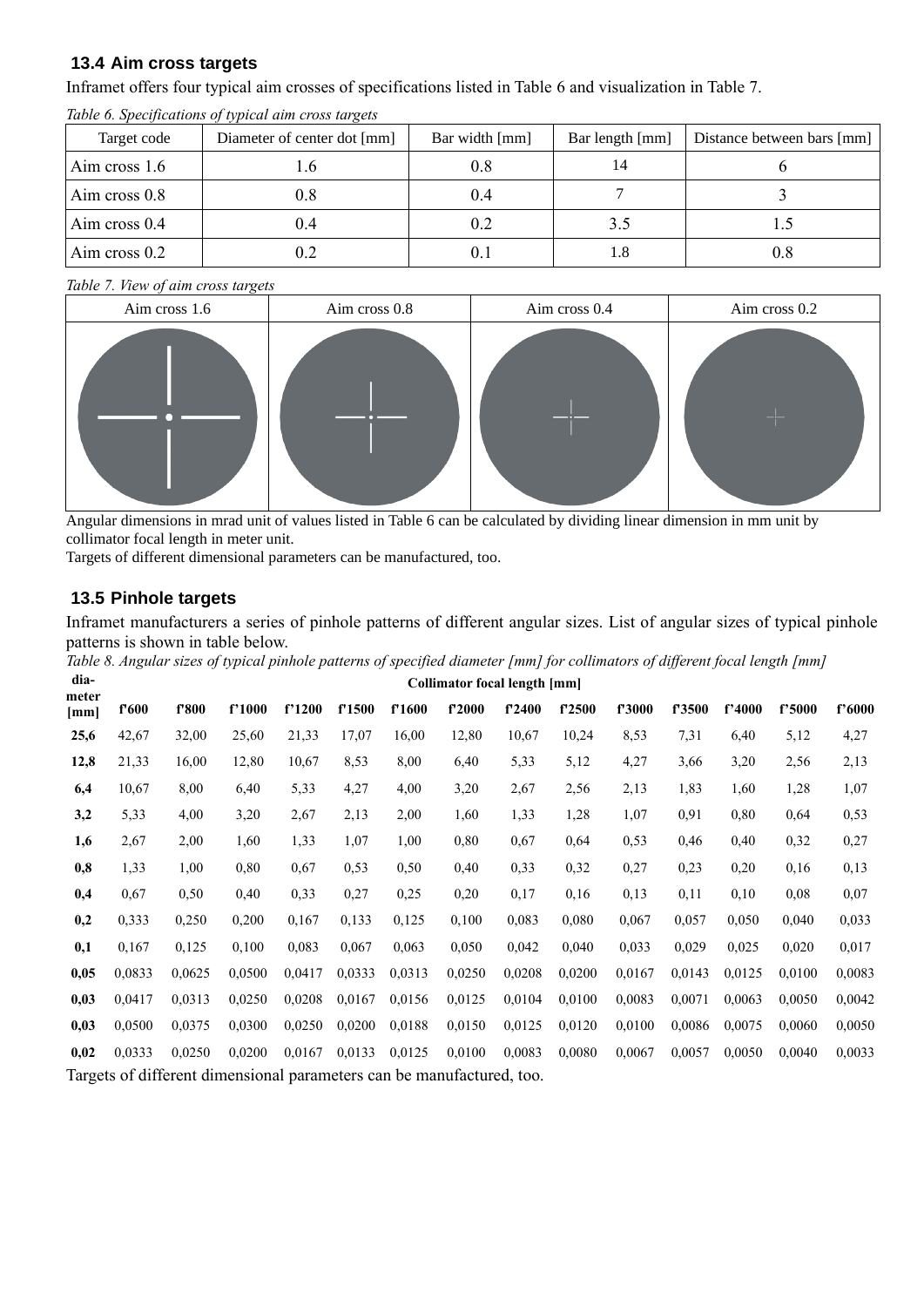# Modules of systems for testing thermal imagers

## **13.6 Triangle targets**

Inframet manufacturers a series of triangle patterns of different angular sizes. List of angular sizes of typical triangle patterns is shown in table below.

*Table 9. Angular sizes of typical triangle patterns of specified side size [mm] for collimators of different focal length [mm]* **Collimator focal length [mm]**

| side |       | Commator focal length [mm] |        |                                                                       |                   |        |        |        |        |        |        |        |        |        |
|------|-------|----------------------------|--------|-----------------------------------------------------------------------|-------------------|--------|--------|--------|--------|--------|--------|--------|--------|--------|
| [mm] | f'600 | f'800                      | f'1000 | f'1200                                                                | f <sup>1500</sup> | f'1600 | f'2000 | f'2400 | f'2500 | f'3000 | f'3500 | f'4000 | f'5000 | f'6000 |
| 20,0 | 33,33 | 25,00                      | 20,00  | 16,67                                                                 | 13,33             | 12,50  | 10,00  | 8,33   | 8,00   | 6,67   | 5,71   | 5,00   | 4,00   | 3,33   |
| 10,0 | 16,67 | 12,50                      | 10,00  | 8,33                                                                  | 6,67              | 6,25   | 5,00   | 4,17   | 4,00   | 3,33   | 2,86   | 2,50   | 2,00   | 1,67   |
| 5,0  | 8,33  | 6,25                       | 5,00   | 4,17                                                                  | 3,33              | 3,13   | 2,50   | 2,08   | 2,00   | 1,67   | 1,43   | 1,25   | 1,00   | 0,83   |
| 2,5  | 4,17  | 3,13                       | 2,50   | 2,08                                                                  | 1,67              | 1,56   | 1,25   | 1,04   | 1,00   | 0,83   | 0,71   | 0.63   | 0,50   | 0,42   |
| 1,25 | 2,08  | 1,56                       | 1,25   | 1,04                                                                  | 0,83              | 0,78   | 0,63   | 0,52   | 0,50   | 0,42   | 0.36   | 0,31   | 0,25   | 0,21   |
| 1,00 | 1,67  | 1,25                       | 1,00   | 0,83                                                                  | 0,67              | 0.63   | 0,50   | 0,42   | 0,40   | 0,33   | 0,29   | 0,25   | 0,20   | 0,17   |
| 0,75 | 1,25  | 0,94                       | 0,75   | 0,63                                                                  | 0,50              | 0,47   | 0,38   | 0,31   | 0,30   | 0,25   | 0,21   | 0,19   | 0,15   | 0,13   |
| 0.50 | 0.83  | 0.625                      | 0,500  | 0,417                                                                 | 0.333             | 0,313  | 0,250  | 0,208  | 0,200  | 0,167  | 0.143  | 0,125  | 0,100  | 0,083  |
| 0.25 | 0,42  | 0.313                      | 0,250  | 0.208                                                                 | 0,167             | 0.156  | 0,125  | 0,104  | 0,100  | 0.083  | 0.071  | 0.063  | 0,050  | 0,042  |
| 0.12 | 0,20  | 0,150                      | 0,120  | 0,100                                                                 | 0,080             | 0,075  | 0,060  | 0,050  | 0,048  | 0,040  | 0.034  | 0.030  | 0,024  | 0,020  |
|      |       |                            |        | Toppets of different dimensional nononceptors and he monufactured too |                   |        |        |        |        |        |        |        |        |        |

Targets of different dimensional parameters can be manufactured, too.

### **13.7 Slit targets**

Inframet manufacturers a series of slit patterns of different angular sizes. List of angular sizes of typical slit patterns is shown in table below.

*Table 10. Angular sizes of typical slit patterns of specified slit width [mm] for collimators of different focal length [mm]* **dia-Collimator focal length [mm]**

| ula-          |        | Collimator focal length [mm] |        |                                                                       |        |        |        |        |        |        |        |        |        |        |  |
|---------------|--------|------------------------------|--------|-----------------------------------------------------------------------|--------|--------|--------|--------|--------|--------|--------|--------|--------|--------|--|
| meter<br>[mm] | f'600  | f'800                        | f'1000 | f'1200                                                                | f'1500 | f'1600 | f'2000 | f'2400 | f'2500 | f'3000 | f'3500 | f'4000 | f'5000 | f'6000 |  |
| 15,0          | 25,00  | 18,75                        | 15,00  | 12,50                                                                 | 10,00  | 9,38   | 7,50   | 6,25   | 6,00   | 5,00   | 4,29   | 3,75   | 3,00   | 2,50   |  |
| 10,0          | 16,67  | 12,50                        | 10,00  | 8,33                                                                  | 6,67   | 6,25   | 5,00   | 4,17   | 4,00   | 3,33   | 2,86   | 2,50   | 2,00   | 1,67   |  |
| 7,1           | 11,83  | 8,88                         | 7,10   | 5,92                                                                  | 4,73   | 4,44   | 3,55   | 2,96   | 2,84   | 2,37   | 2,03   | 1,78   | 1,42   | 1,18   |  |
| 5,0           | 8,33   | 6,25                         | 5,00   | 4,17                                                                  | 3,33   | 3,13   | 2,50   | 2,08   | 2,00   | 1,67   | 1,43   | 1,25   | 1,00   | 0,83   |  |
| 3,5           | 5,83   | 4,38                         | 3,50   | 2,92                                                                  | 2,33   | 2,19   | 1,75   | 1,46   | 1,40   | 1,17   | 1,00   | 0.88   | 0,70   | 0,58   |  |
| 2,5           | 4,17   | 3,13                         | 2,50   | 2,08                                                                  | 1,67   | 1,56   | 1,25   | 1,04   | 1,00   | 0,83   | 0,71   | 0,63   | 0,50   | 0,42   |  |
| 1,8           | 3,000  | 2,250                        | 1,800  | 1,500                                                                 | 1,200  | 1,125  | 0,900  | 0,750  | 0,720  | 0,600  | 0,514  | 0,450  | 0,360  | 0,300  |  |
| 1,25          | 2,083  | 1,563                        | 1,250  | 1,042                                                                 | 0,833  | 0.781  | 0,625  | 0,521  | 0,500  | 0,417  | 0,357  | 0,313  | 0,250  | 0,208  |  |
| 0,84          | 1,400  | 1,050                        | 0,840  | 0,700                                                                 | 0,560  | 0,525  | 0,420  | 0,350  | 0,336  | 0,280  | 0,240  | 0,210  | 0,168  | 0,140  |  |
| 0,59          | 0.9833 | 0,7375                       | 0.5900 | 0,4917                                                                | 0.3933 | 0,3688 | 0,2950 | 0,2458 | 0,2360 | 0,1967 | 0.1686 | 0,1475 | 0,1180 | 0,0983 |  |
| 0,42          | 0,7000 | 0,5250                       | 0,4200 | 0,3500                                                                | 0,2800 | 0,2625 | 0,2100 | 0,1750 | 0,1680 | 0,1400 | 0,1200 | 0,1050 | 0,0840 | 0,0700 |  |
| 0,03          | 0,0500 | 0.0375                       | 0,0300 | 0.0250                                                                | 0,0200 | 0,0188 | 0.0150 | 0.0125 | 0,0120 | 0,0100 | 0.0086 | 0,0075 | 0,0060 | 0,0050 |  |
| 0,02          | 0.0333 | 0,0250                       | 0,0200 | 0,0167                                                                | 0.0133 | 0.0125 | 0,0100 | 0.0083 | 0.0080 | 0,0067 | 0,0057 | 0.0050 | 0,0040 | 0,0033 |  |
|               |        |                              |        | Toronto of different dimensional necessators can be meantfactured too |        |        |        |        |        |        |        |        |        |        |  |

Targets of different dimensional parameters can be manufactured, too.